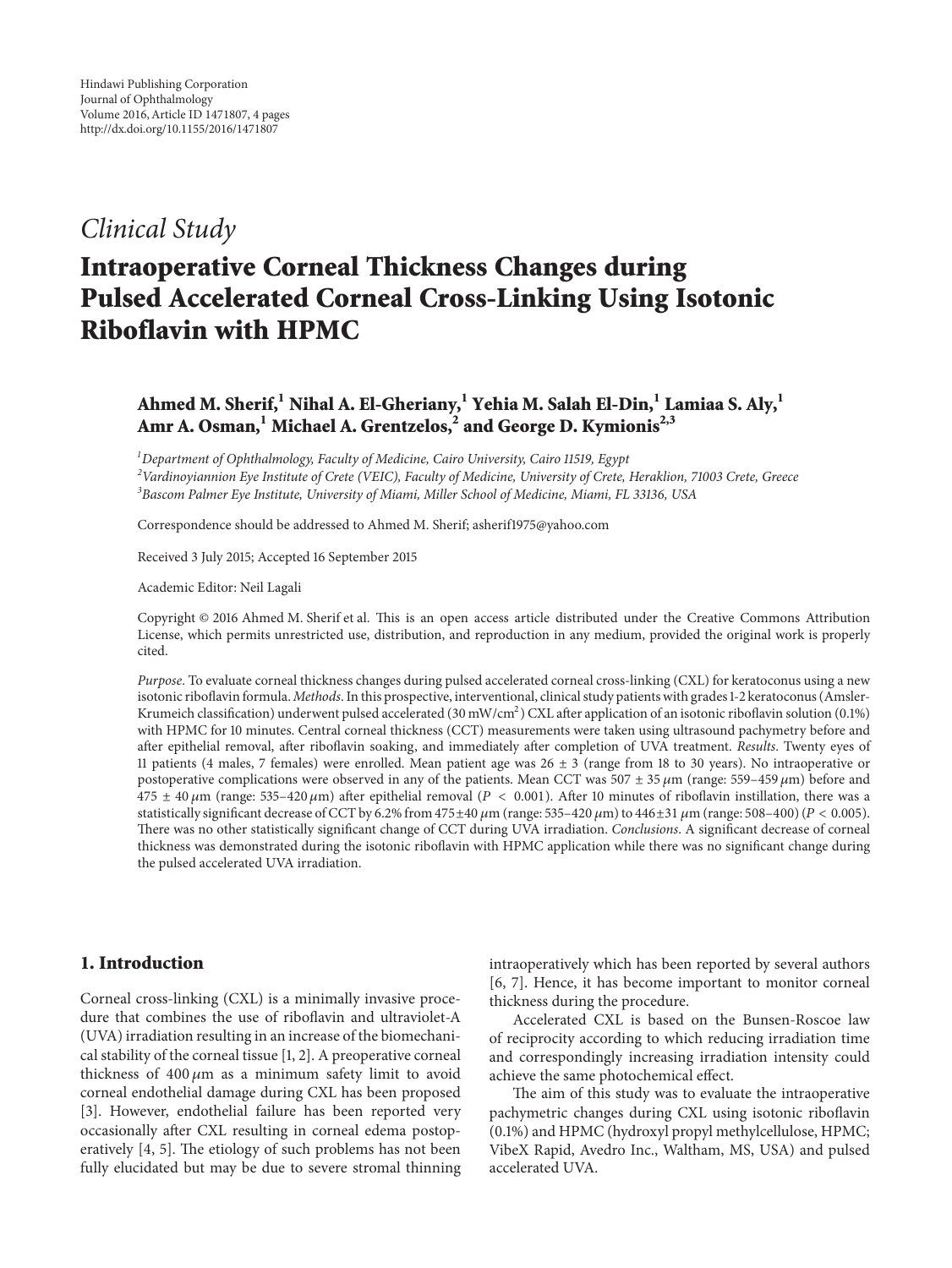#### **2. Materials and Methods**

In this prospective, interventional, clinical study patients with grades 1-2 keratoconus (Amsler-Krumeich classification) were enrolled. All patients underwent pulsed high intensity CXL using the KXL system (Avedro Inc., Waltham, MS, USA) preceded by the application of an isotonic riboflavin (0.1%) and HPMC (hydroxyl propyl methylcellulose, HPMC; VibeX Rapid, Avedro Inc., Waltham, MS, USA) for 10 minutes at Eye Care Center, Maadi, Cairo, Egypt, between August 2014 and February 2015. The study was conducted within the tenets of the Declaration of Helsinki after obtaining the institutional review board approval. A written informed consent was obtained from all patients.

Inclusion criteria were progressive keratoconus (progression was confirmed if there was an increase in the  $K_{\text{max}}$  on Pentacam maps of 1.00 diopter [D], increase of manifest refraction cylinder of 1.00 D, or increase of manifest refraction spherical equivalent of 0.50 D over the period of one year) and corneal thickness more than  $400 \mu m$  at the thinnest location. Exclusion criteria were corneal scars or opacities, pregnancy or lactation, active anterior segment pathologic features, previous corneal or anterior segment surgery, systemic connective tissue disease, atopic syndrome, and dry eye syndrome. Preoperative data obtained from the case records included patient age and gender, Pentacam central corneal thickness (CCT) and thinnest corneal thickness (TCT) values, and CCT values obtained by ultrasonic corneal pachymetry (Sonomed 300P PacScan Pachymeter; Escalon Medical Corp.), which takes the mean of 256 measurements in each scan.

*2.1. Surgical Technique.* Corneal cross-linking (CXL) was conducted under sterile conditions. One drop of pilocarpine 1% eye drops was instilled 15 minutes before the procedure. After topical application of benoxinate hydrochloride 0.4% eye drops (Benox; Eipico Inc., Cairo, Egypt), an eye speculum was placed and CCT was measured just before epithelial removal. The probe tip of the ultrasonic pachymetry was disinfected using alcohol swab and was held perpendicular to the cornea. Three consecutive measurements were obtained at the center of the cornea of each eye; the thinnest measurement is used in the statistical analysis. Then, the central 8 mm of the corneal epithelium was removed mechanically using a blunt spatula. After corneal epithelial removal, CCT was measured. Next, dextran-free riboflavin 0.1% with hydroxyl propyl methylcellulose (HPMC; VibeX Rapid, Avedro Inc., Waltham, MS, USA) was instilled every 2 minutes for 10 minutes after which CCT was remeasured. Pulsed accelerated UVA irradiation was next performed using KXL system (Avedro Inc., Waltham, MS, USA) with 1 sec. on/1 sec. off of UVA irradiation of  $30 \text{ mW/cm}^2$  for a total duration of 8 minutes and 40 seconds. A final CCT measurement was obtained immediately after completion of UVA irradiation. A therapeutic contact lens was applied and removed at the 3rd postoperative day after complete reepithelialization.

*2.2. Statistical Analysis.* Statistical analysis was done using paired t-test. Statistical Package for the Social Sciences (SPSS) v.16 was used.



Figure 1: CCT changes (in microns) after riboflavin soaking.



Figure 2: CCT changes (in microns) during UVA treatment.

Because both eyes of some patients were used in the study, a nested analysis of variance was used to correct for any correlation between the right and left eyes of the same subject. P value less than 0.05 was considered significant.

#### **3. Results**

Twenty eyes of 11 patients were included. Four were males and 7 were females. Mean patient age was  $26 \pm 3$  (range from 18 to 30 years). No intraoperative or postoperative complications were observed in any of the patients.

Mean USP CCT was  $506.85 \pm 35.4 \,\mu m$  (range: 559– 459  $\mu$ m) before and 474.9 ± 39.75  $\mu$ m (range: 535–420  $\mu$ m) after epithelial removal ( $P < 0.001$ ). After 10 minutes of riboflavin installation, there was a statistically significant decrease of CCT by 6.2% (31.95  $\pm$  8.08  $\mu$ m) from 474.9  $\pm$ 39.75  $\mu$ m (range: 535–420  $\mu$ m) to 445.7  $\pm$  31.18  $\mu$ m (range: 508–400  $\mu$ m) (P < 0.005) (Figure 1). There was no statistically significant change of the CCT during UVA irradiation; CCT was 444.65  $\pm$  34.53  $\mu$ m (range: 521-400  $\mu$ m) at the end of UVA irradiation ( $P = 0.61$ ) (Figure 2). However, there was a statistically significant decrease by 62.2  $\pm$  34.64  $\mu$ m in CCT from 506.85  $\pm$  35.4  $\mu$ m (range: 559–459  $\mu$ m) before epithelial removal to  $444.65 \pm 34.53 \,\mu$ m (range: 521–400  $\mu$ m) at the end of CXL ( $P < 0.001$ ). Results are summarized in Table 1.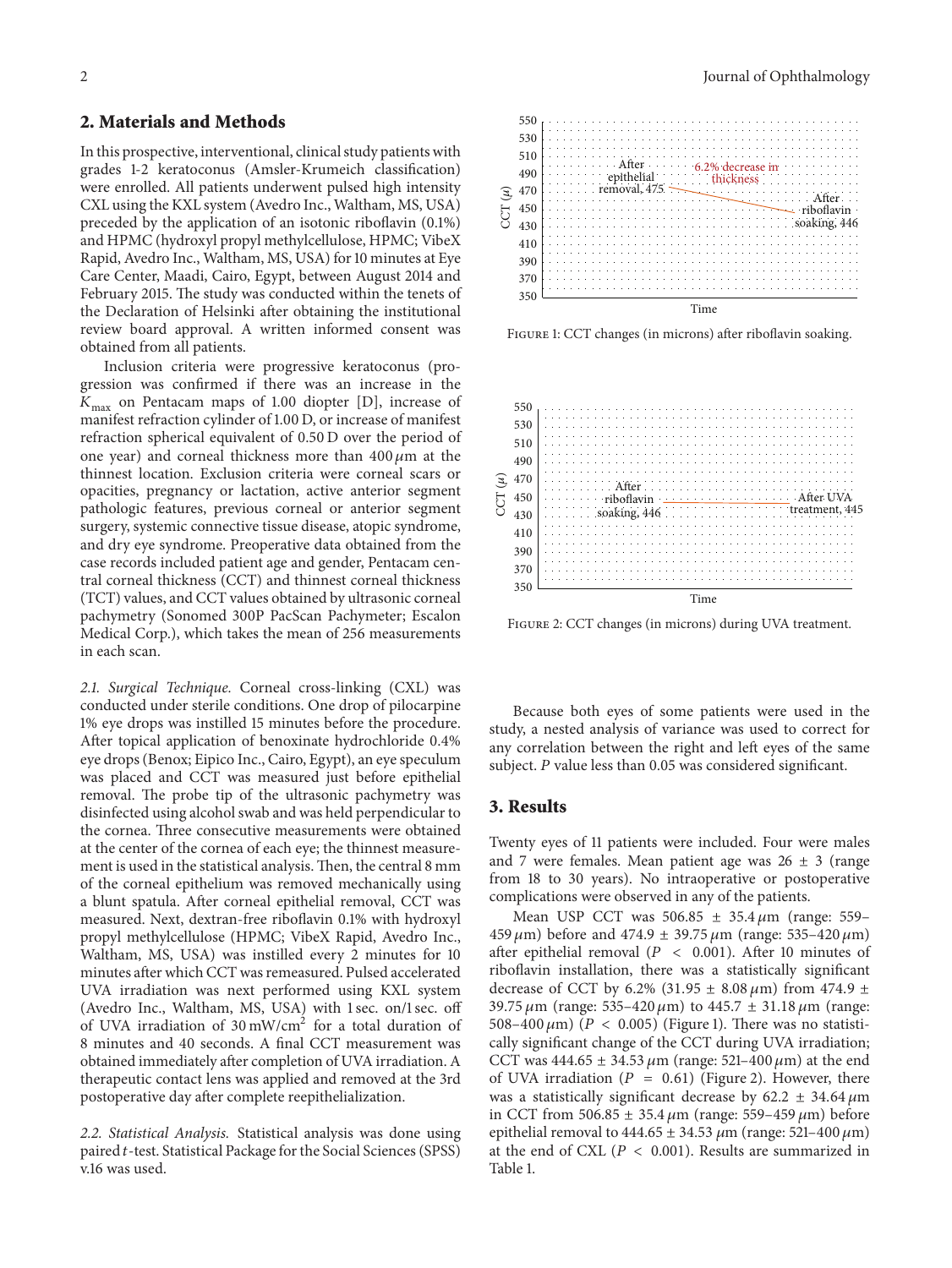TABLE 1: Summary of central epithelial thickness changes.

| CCT in<br>microns                                | Mean   | Standard<br>deviation | Maximum | Minimum |
|--------------------------------------------------|--------|-----------------------|---------|---------|
| Preoperative<br>Pentacam<br><b>CCT</b>           | 514.9  | $\pm 33.12$           | 561     | 470     |
| Preoperative<br><b>USP CCT</b>                   | 506.85 | $+35.4$               | 559     | 459     |
| <b>USP CCT</b><br>after<br>epithelial<br>removal | 474.9  | $+39.75$              | 535     | 420     |
| <b>USP CCT</b><br>after<br>riboflavin            | 445.7  | $+31.18$              | 508     | 400     |
| <b>USP CCT</b><br>after UVA                      | 444.65 | $+34.53$              | 521     | 400     |

CCT: central corneal thickness, USP: ultrasound pachymetry, and UVA: ultraviolet.

# **4. Discussion**

Several studies have already reported the intraoperative corneal thickness changes during the CXL procedure using several riboflavin formulas and different UVA settings. Most of the studies evaluated the classic Dresden protocol according to which riboflavin-dextran solution was applied for 30 minutes followed by 30 minutes of UVA 3 mW/cm<sup>2</sup>. Thus, Kymionis et al. reported a 20% decrease in CCT after 30 minutes of riboflavin instillation [6]. Mazzotta and Caragiuli observed 32% decrease after 30 minutes of riboflavindextran solution instillation; at 10 minutes of the 30-minute instillation procedure the CCT decrease was almost 18% [7]. Hassan et al. showed 23.76% decrease after 15 minutes of riboflavin application [8]. They all reported no corneal thickness changes during UVA treatment [6–8]. However, Tahzib et al. showed stable CCT values after riboflavin solution instillation, which might be attributed to the fact that they removed the eye speculum during riboflavin application [9]. Soeters et al. indicated that avoidance of an eyelid speculum during riboflavin instillation resulted in less CCT reduction [10].

The use of isotonic riboflavin solution without dextran has been suggested to avoid the dehydrating effect of dextran on the corneal stroma. Çinar et al. showed swelling of the cornea instead of corneal thinning after 30 minutes of isotonic riboflavin solution without dextran during CXL procedure [11]. In a comparative study, Oltulu et al. evaluated the corneal thickness changes during CXL performed with isotonic riboflavin solution with and without dextran; the use of riboflavin solution without dextran during CXL caused a steady increase in the corneal thickness during the procedure [12]. Recently, Jain et al. demonstrated no significant decline in the corneal thickness after CXL using isotonic riboflavin with HPMC with accelerated CXL [13].

In this clinical study, an isotonic dextran-free riboflavin formula with HPMC (HPMC; VibeX Rapid, Avedro Inc., Waltham, MS, USA) was used in combination with pulsed accelerated UVA using the KXL system (Avedro Inc., Waltham, MS, USA). The addition of HPMC to 0.1% riboflavin aims to avoid the dehydrating effect of dextran while maintaining adequate concentration of riboflavin into the stroma through its viscosity. After 10 minutes of riboflavin solution instillation, there was a statistically significant decrease of CCT by 6.2% (31.95  $\pm$  8.08  $\mu$ m) from 475  $\pm$  40  $\mu$ m (range: 535–420  $\mu$ m) to 446  $\pm$  31  $\mu$ m (range: 508–400  $\mu$ m). There was no other statistically significant change of the CCT during UVA irradiation.

It seems that there was a lesser reduction of CCT in our study compared to previous studies in which riboflavin with dextran was used [7–9]. In the study of Jain et al., no significant difference was found after 20 minutes of isotonic riboflavin with HPMC [13]. However, they did not perform pachymetry measurement at 10 minutes of the 20-minute UVA irradiation process [13]. In our study, we performed a 10-minute riboflavin instillation process and a 6.2% CCT decrease was measured after 10 minutes of isotonic riboflavin with HPMC instillation. In any case, it seems that isotonic riboflavin with HPMC may lead to a significant decrease in the corneal thickness during the instillation process of the CXL procedure, but less than the decrease reported in previous studies using riboflavin-dextran solution [6–8]. Therefore, this riboflavin formula might be actually safer for CXL especially for keratoconic patients with borderline preoperative corneal thickness (near to  $400 \mu m$ ).

Potential limitations of the study included the small sample size, the fact that repeated central corneal thickness, measured by ultrasound pachymetry, is strongly affected by exact centration of the probe on cornea on each measurement, and the fact that the gradient of thickness variation is strong particularly in keratoconic corneas. Taking into consideration that each scan with the Sonomed 300P pachymeter takes the mean of 256 measurements, 3 scans were performed with the thinnest measurement (the lowest mean of 256 measurements) in an attempt to respect the safety aspect during planning or conduction of the procedure.

Pentacam or AS-OCT is much better for corneal thickness assessment than ultrasound pachymetry, especially when a two-dimensional surface is to be analyzed for the thinnest point, but in our study, it was not possible to use the Pentacam intraoperatively for measurements after epithelial removal, after riboflavin, and after UVA exposure as the procedure was performed under aseptic techniques in the operation theater while the Pentacam device is not portable. Repeated transfer of the patient between the operating theater and the investigation unit was judged not feasible due to patient discomfort, the potential risk of contamination, and corneal dehydration.

Preoperative Pentacam CCT values were recorded but were not used instead of the preoperative contact pachymetry CCT values to avoid the bias of using one measurement device preoperatively and another type of measurement device intraoperatively.

In conclusion, a significant corneal pachymetric decrease was demonstrated after 10 minutes of isotonic riboflavin with HPMC instillation during pulsed accelerated CXL. This decrement was less than the reduction observed in previous